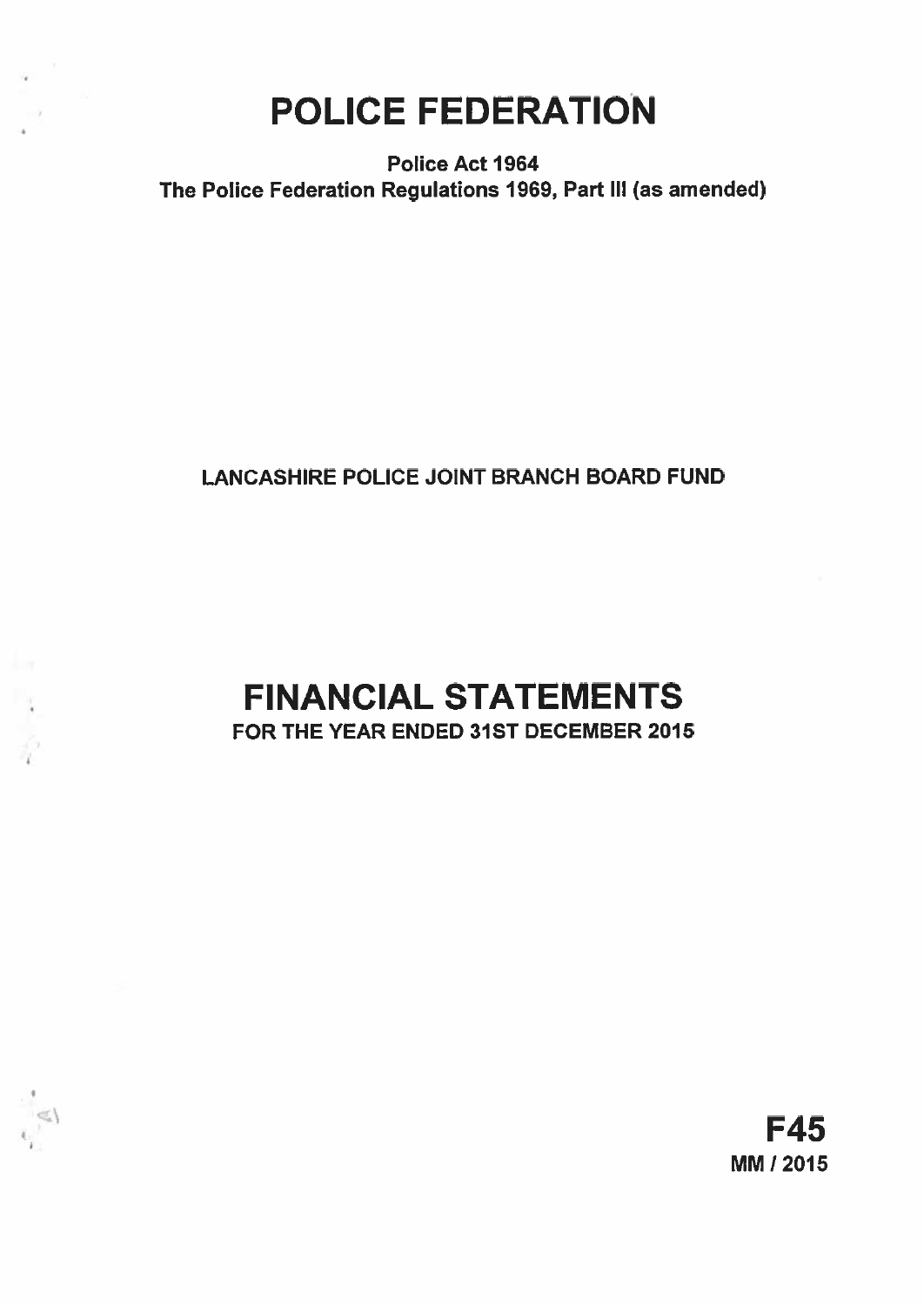# LANCASHIRE POLICE JOINT BRANCH BOARD FUND

# YEAR ENDED 31ST DECEMBER 2015

| <b>CHAIRMAN</b>  | <b>R</b> Baines<br><b>Federation Office</b><br>Lancashire Constabulary Headquarters<br>23/25 Hutton Hall Avenue, Hutton<br>Preston<br>Lancashire PR4 5SB                                                                                                                                               |
|------------------|--------------------------------------------------------------------------------------------------------------------------------------------------------------------------------------------------------------------------------------------------------------------------------------------------------|
| <b>SECRETARY</b> | J Ainsworth<br><b>Federation Office</b><br><b>Lancashire Constabulary Headquarters</b><br>23/25 Hutton Hall Avenue, Hutton<br>Preston<br>Lancashire PR4 5SB                                                                                                                                            |
| <b>TREASURER</b> | <b>J.Ainsworth</b><br><b>Federation Office</b><br><b>Lancashire Constabulary Headquarters</b><br>23/25 Hutton Hall Avenue, Hutton<br>Preston<br>Lancashire PR4 5SB                                                                                                                                     |
| <b>AUDITORS</b>  | George Hay & Company<br><b>Chartered Accountants &amp;</b><br><b>Statutory Auditors</b><br>83 Cambridge Street<br>Pimlico<br>London<br>SW1V4PS                                                                                                                                                         |
| <b>TRUSTEES</b>  | A Cameron<br><b>Federation Office</b><br>Lancashire Constabulary Headquarters<br>23/25 Hutton Hall Avenue, Hutton<br>Preston<br>Lancashire PR4 5SB<br>D Marsh<br><b>Federation Office</b><br>Lancashire Constabulary Headquarters<br>23/25 Hutton Hall Avenue, Hutton<br>Preston<br>Lancashire PR4 5SB |
|                  | <b>M</b> Whitehead<br><b>Federation Office</b><br>Lancashire Constabulary Headquarters<br>23/25 Hutton Hall Avenue, Hutton<br>Preston<br>Lancashire PR4 5SB                                                                                                                                            |

## SHOW NAMES AND ADDRESSES OF ABOVE OFFICIALS AND QUALIFICATIONS OF AUDITORS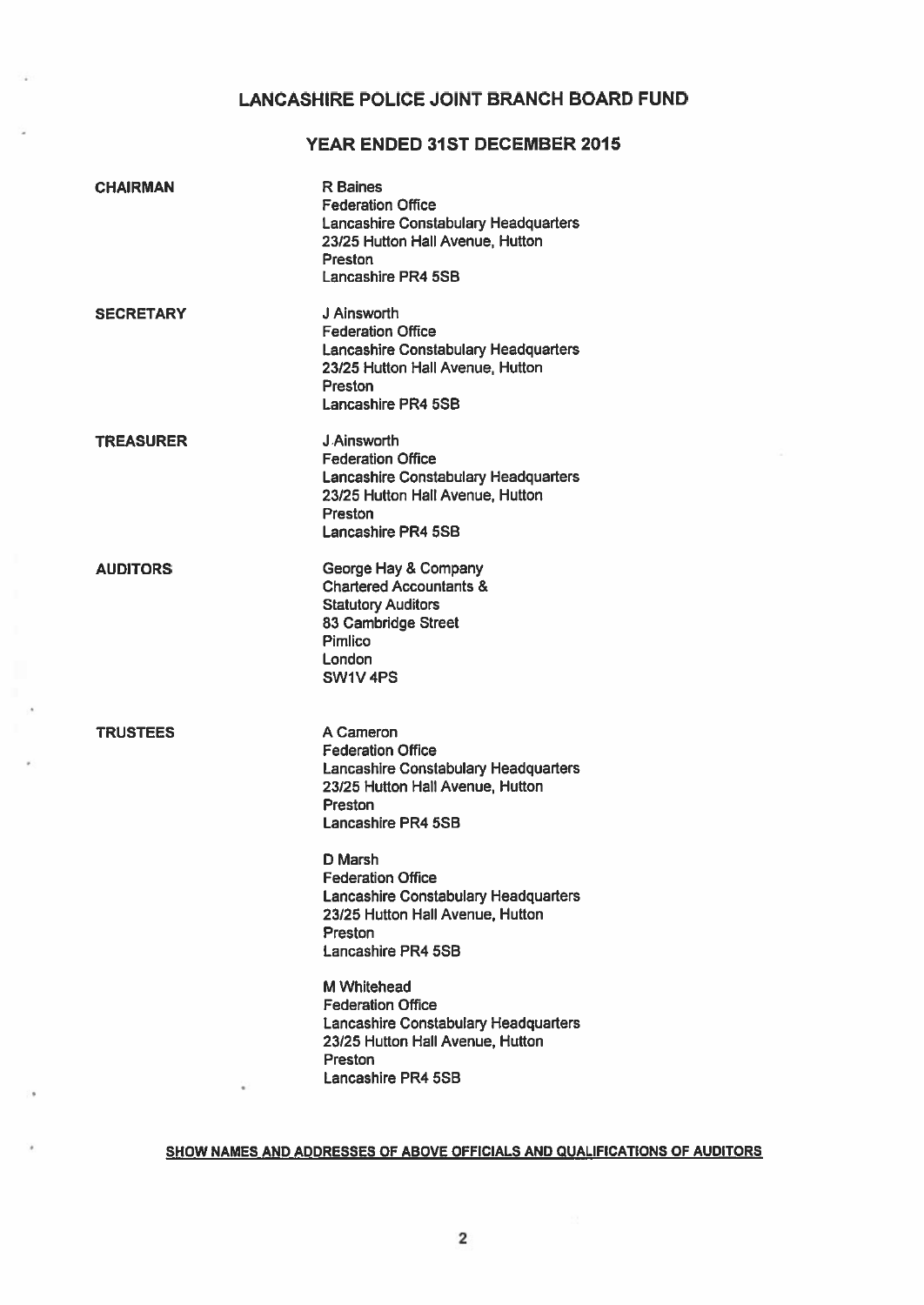# INDEPENDENT AUDITOR'S REPORT TO THE MEMBERS OF LANCASHIRE POLICE JOINT BRANCH BOARD FUND

We have audited the financial statements of the Lancashire Police Joint Branch Board Fund for the year ended 31st December <sup>2015</sup> which comprise the Income and Expenditure Account, the Balance Sheet, and the related notes. The financial statements have been prepare<sup>d</sup> under the requirements of the Police Federation Regulations and Fund Rules.

This repor<sup>t</sup> is made solely to the Fund's members, as <sup>a</sup> body. Our audit work has been undertaken so that we might state to the Fund's members those matters we are required to state to them in an auditor's repor<sup>t</sup> and for no other purpose. To the fullest extent permitted by law, we do not accep<sup>t</sup> or assume responsibility to anyone other than the Fund and the Fund's members as <sup>a</sup> body, for our audit work, for this report, or for the opinions we have formed.

### Respective responsibilities of the managemen<sup>t</sup> committee and auditors

As explained more fully in the Statement of Management Committee's Responsibilities set out in the notes to the financial statements the managemen<sup>t</sup> committee are responsible for the preparation of the financial statements and for being satisfied that they fairly reflect the state of the Fund's affairs as at 31st December <sup>2015</sup> and of its results for the year then ended.

Our responsibility is to audit and express an opinion on the financial statements in accordance with applicable law and International Standards on Auditing (UK and Ireland). Those standards require us to comply with the Auditing Practices Board's Ethical Standards for Auditors.

## Scope of the audit of the financial statements

An audit involves obtaining evidence about the amounts and disclosures in the financial statements sufficient to <sup>g</sup>ive reasonable assurance that the financial statements are free from material misstatement, whether caused by fraud or error. This includes an assessment of: whether the accounting policies are appropriate to the Fund's circumstances and have been consistently applied and adequately disclosed; the reasonableness of significant accounting estimates made by the managemen<sup>t</sup> committee; and the overall presentation of the financial statements.

## Opinion on financial statements

In our opinion the financial statements:

- fairly reflect the state of the Fund's affairs as at 31st December <sup>2015</sup> and of its results for the year then ended;
- have been properly prepare<sup>d</sup> in accordance with the measurement principles of United Kingdom Generally Accepted Accounting Practice; and
- have been prepare<sup>d</sup> in accordance with the Police Federation Regulations and Fund Rules.

#### Other Matters

The financial statements for the year ended 31st December <sup>2015</sup> includes all funds raised for the purpose of the Joint Branch Board Fund in accordance with Regulation <sup>2</sup> Police Federation (Amendment) Regulations 2015.

 $\frac{1}{2}$  127.1/27.1 Signed: ............

George Hay & Company Chartered Accountants & Statutory Auditors 83 Cambridge Street Pimlico London SW1V4PS **Dated:** 25th January 2016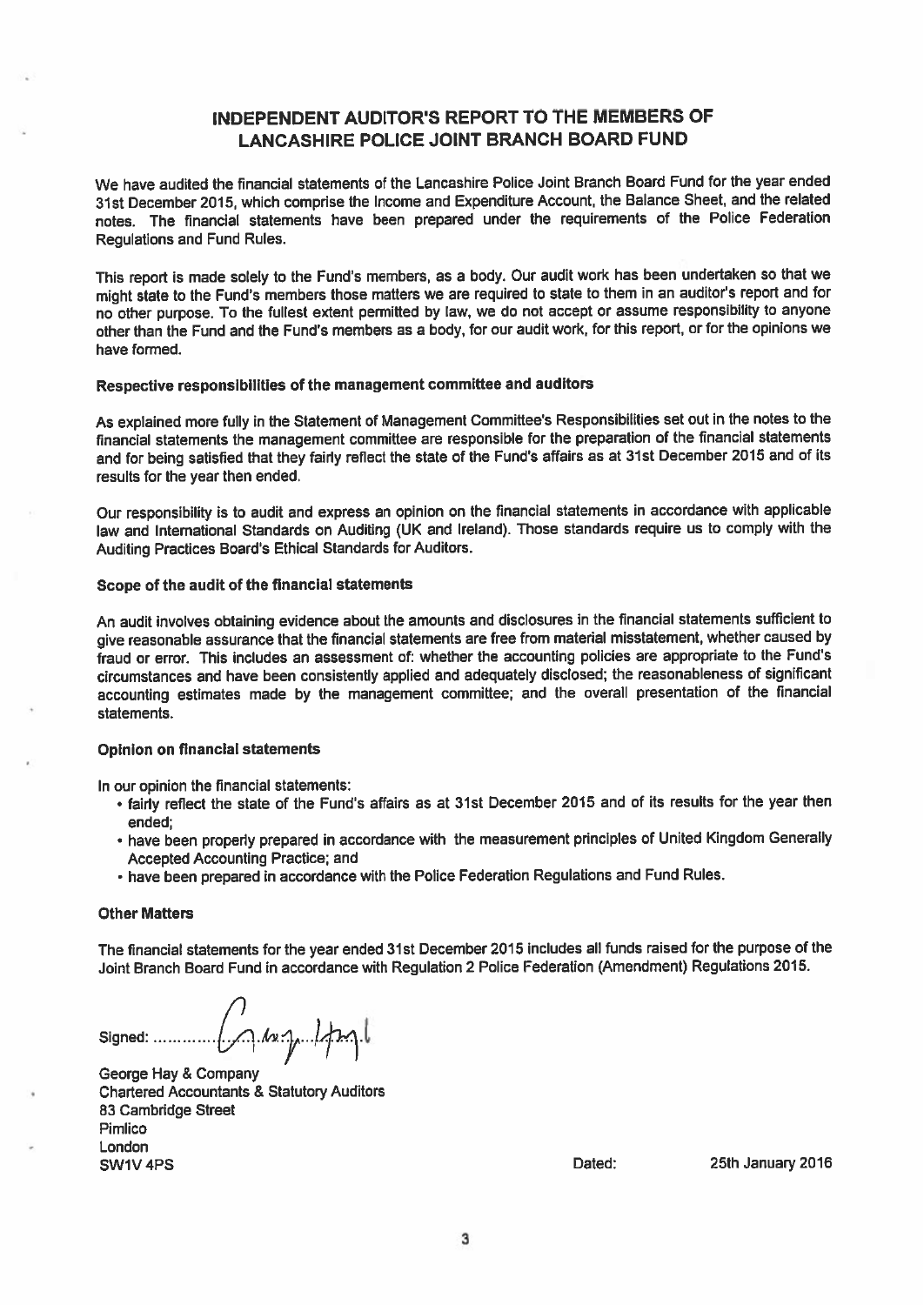# INCOME AND EXPENDITURE ACCOUNT FOR THE YEAR ENDED 31ST DECEMBER 2015

 $\langle \phi \rangle$ 

|                                                                                                                                                | $(01.01.15 -$ | $(01.04.15 -$ | 2015         | 2014                             |
|------------------------------------------------------------------------------------------------------------------------------------------------|---------------|---------------|--------------|----------------------------------|
| <b>INCOME</b>                                                                                                                                  | 31.03.15      | 31.12.15      |              |                                  |
| <b>Weekly Subscriptions</b>                                                                                                                    |               |               |              |                                  |
| <b>Constables</b>                                                                                                                              | 143,440       | 424,452       | 567,892      | 584,658                          |
| <b>Sergeants</b>                                                                                                                               | 31,075        | 93,333        | 124,408      | 128,185                          |
| Inspectors                                                                                                                                     | 12,690        | 37,182        | 49,872       | 51,727                           |
|                                                                                                                                                | 187,205       | 554,967       | 742,172      | 764,570                          |
|                                                                                                                                                | $(01.01.15 -$ | $(01.04.15 -$ |              |                                  |
| Less: Payable to Central/Joint Committee                                                                                                       | 31.03.15      | 31.12.15)     |              |                                  |
| Constables                                                                                                                                     | 100,408       | 297,116       | 397,524      | 409,260                          |
| Sergeants                                                                                                                                      | 21,752        | 65,333        | 87,085       | 89,730                           |
| Inspectors                                                                                                                                     | 8,883         | 26,028        | 34,911       | 36,209                           |
|                                                                                                                                                | 131,043       | 388,477       | 519,520      | 535,199                          |
|                                                                                                                                                |               |               |              |                                  |
| TOTAL INCOME                                                                                                                                   |               |               | 222,652      | 229,371                          |
| Less: ADMINISTRATIVE EXPENSES (Note 1)                                                                                                         |               |               | 283,560      | 194,785                          |
| (DEFICIT) / SURPLUS OF SUBSCRIPTION INCOME                                                                                                     |               |               | (60, 908)    | 34,586                           |
| <b>OVER EXPENDITURE</b>                                                                                                                        |               |               |              |                                  |
| Add: Other Income - (Note 1.1)<br>To include all income as specified in Regulation 2c in the<br>Police Federation (Amendments) Regulation 2015 |               |               | 69,112       | 28,804                           |
| <b>SURPLUS FOR THE YEAR</b><br><b>BEFORE GAINS / (LOSSES)</b>                                                                                  |               |               | 8,204        | 63,390                           |
| Gains - (Note 1.2)                                                                                                                             |               |               | 10,076       | 8,963                            |
| <b>SURPLUS FOR THE YEAR</b>                                                                                                                    |               |               | 18,280       | 72,353                           |
| <b>ACCUMULATED FUND BROUGHT FORWARD</b>                                                                                                        |               |               | 737,158      | 664,805                          |
| <b>ACCUMULATED FUND CARRIED FORWARD</b>                                                                                                        |               |               | £<br>755,438 | $\overline{\epsilon}$<br>737,158 |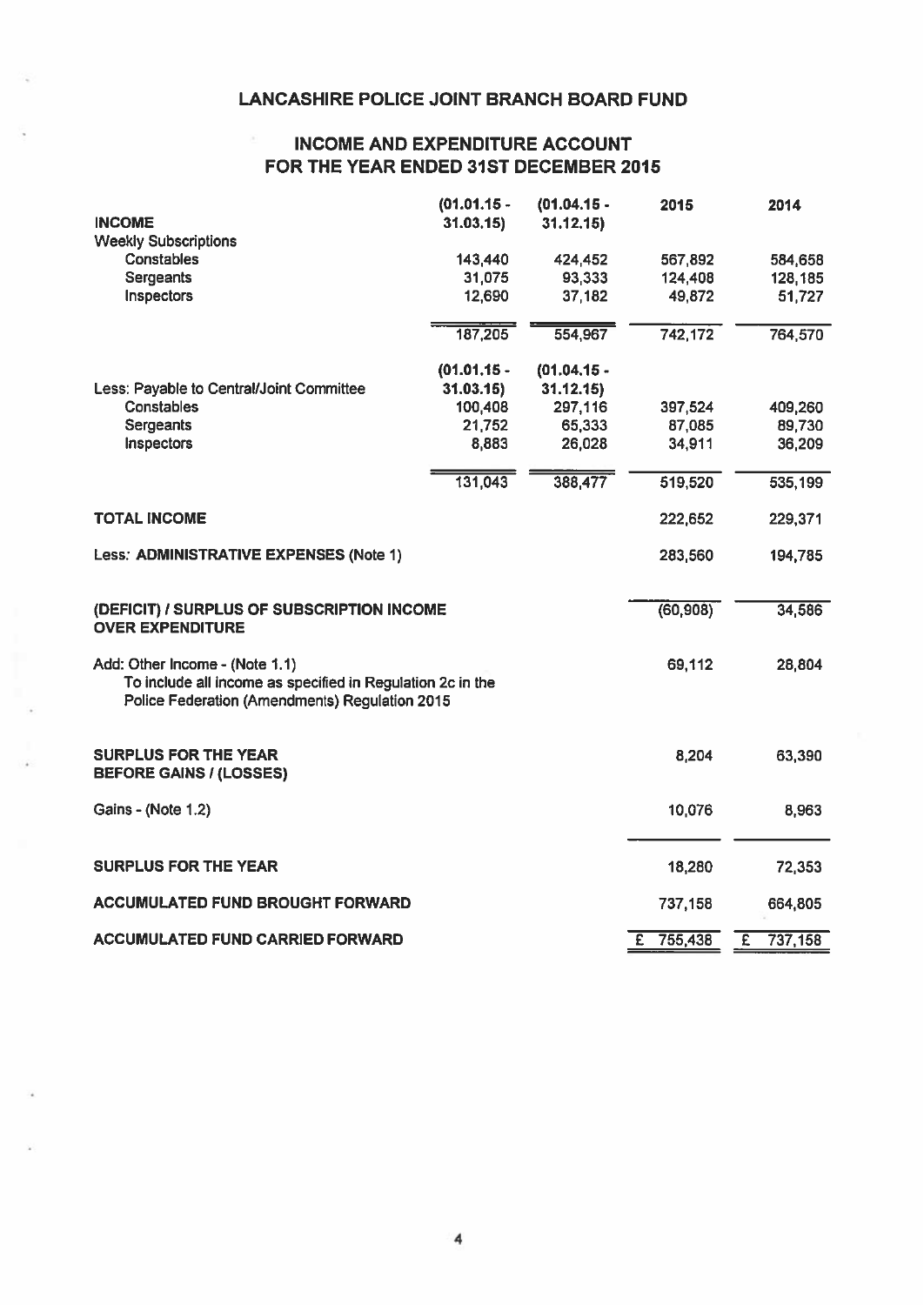## BALANCE SHEET AS AT 31ST DECEMBER 2015

|                                                                                       | Cost      | Accumulated<br>Depreclation/<br>Revaluation/<br><b>Impairment</b> | 2015<br><b>Net Book Value</b> | 2014                               |
|---------------------------------------------------------------------------------------|-----------|-------------------------------------------------------------------|-------------------------------|------------------------------------|
| <b>FIXED ASSETS</b>                                                                   |           |                                                                   |                               |                                    |
| <b>Furniture and Fittings</b>                                                         | 78,581    | 72,876                                                            | 5,705                         | 6,712                              |
| <b>Computer Equipment</b>                                                             |           |                                                                   |                               |                                    |
| <b>Investments</b><br>Others - (Specify)                                              | 939,070   | 43,836                                                            | 895,234                       | 495,448                            |
|                                                                                       |           |                                                                   |                               |                                    |
|                                                                                       |           |                                                                   |                               |                                    |
|                                                                                       | 1,017,651 | 116,712                                                           | 900,939                       | 502,160                            |
| <b>CURRENT ASSETS</b>                                                                 |           |                                                                   |                               |                                    |
| <b>Subscriptions Due</b><br>Cash at Bank and in Hand                                  |           | 60,921<br>59,718                                                  |                               | 61,989                             |
| Others - (Specify)                                                                    |           |                                                                   |                               | 24,054                             |
| Cash on Deposit with Stockbrokers                                                     |           | 63,747                                                            |                               | 158,856                            |
| <b>Sundry Debtors</b>                                                                 |           | 6,009                                                             |                               | 7,235                              |
|                                                                                       |           | 190,395                                                           |                               | 252,134                            |
| Less:                                                                                 |           |                                                                   |                               |                                    |
| <b>CURRENT LIABILITIES</b>                                                            |           |                                                                   |                               |                                    |
| Contributions due to Joint/Central Committee (Note 4a & 4b)<br><b>Corporation Tax</b> |           | 3,521<br>12,606                                                   |                               | 3,199<br>6,916                     |
| <b>Sundry Accrued Expenses</b>                                                        |           | 19,586                                                            |                               | 7,021                              |
|                                                                                       |           |                                                                   |                               |                                    |
|                                                                                       |           |                                                                   |                               |                                    |
|                                                                                       |           | 35,713                                                            |                               | 17,136                             |
| <b>NET CURRENT ASSETS/(LIABILITIES)</b>                                               |           |                                                                   | 154,682                       |                                    |
|                                                                                       |           |                                                                   |                               | 234,998                            |
| TOTAL ASSETS LESS CURRENT LIABILITIES                                                 |           |                                                                   | 1,055,621                     | 737,158                            |
| <b>CREDITORS: amounts falling due after more than one year</b><br>(Specify)           |           |                                                                   |                               |                                    |
|                                                                                       |           |                                                                   |                               |                                    |
| NET ASSETS                                                                            |           |                                                                   | £1,055,621                    | $\mathbf{E}$<br>737,158            |
| <b>REPRESENTED BY</b>                                                                 |           |                                                                   |                               |                                    |
| <b>Accumulated Fund</b>                                                               |           |                                                                   | 755,438                       | 737,158                            |
| Other Reserves - (Specify)                                                            |           |                                                                   |                               |                                    |
| Members Services Fund Accumulated Fund at 31 December 2014                            |           |                                                                   | 300,183                       |                                    |
|                                                                                       |           |                                                                   | £1,055,621                    | $\overline{\mathbf{f}}$<br>737,158 |

We certify that we have fully complied with the Regulation <sup>2</sup> Police Federation (Amendment) Regulations <sup>2015</sup> and disclosed in the F45 all funds of which we are <sup>a</sup> beneficiary. We understand that failure to comply with this Regulation could be deemed a criminal and/or Police Disciplinary matter.

Date accounts approved: 25th January <sup>2016</sup>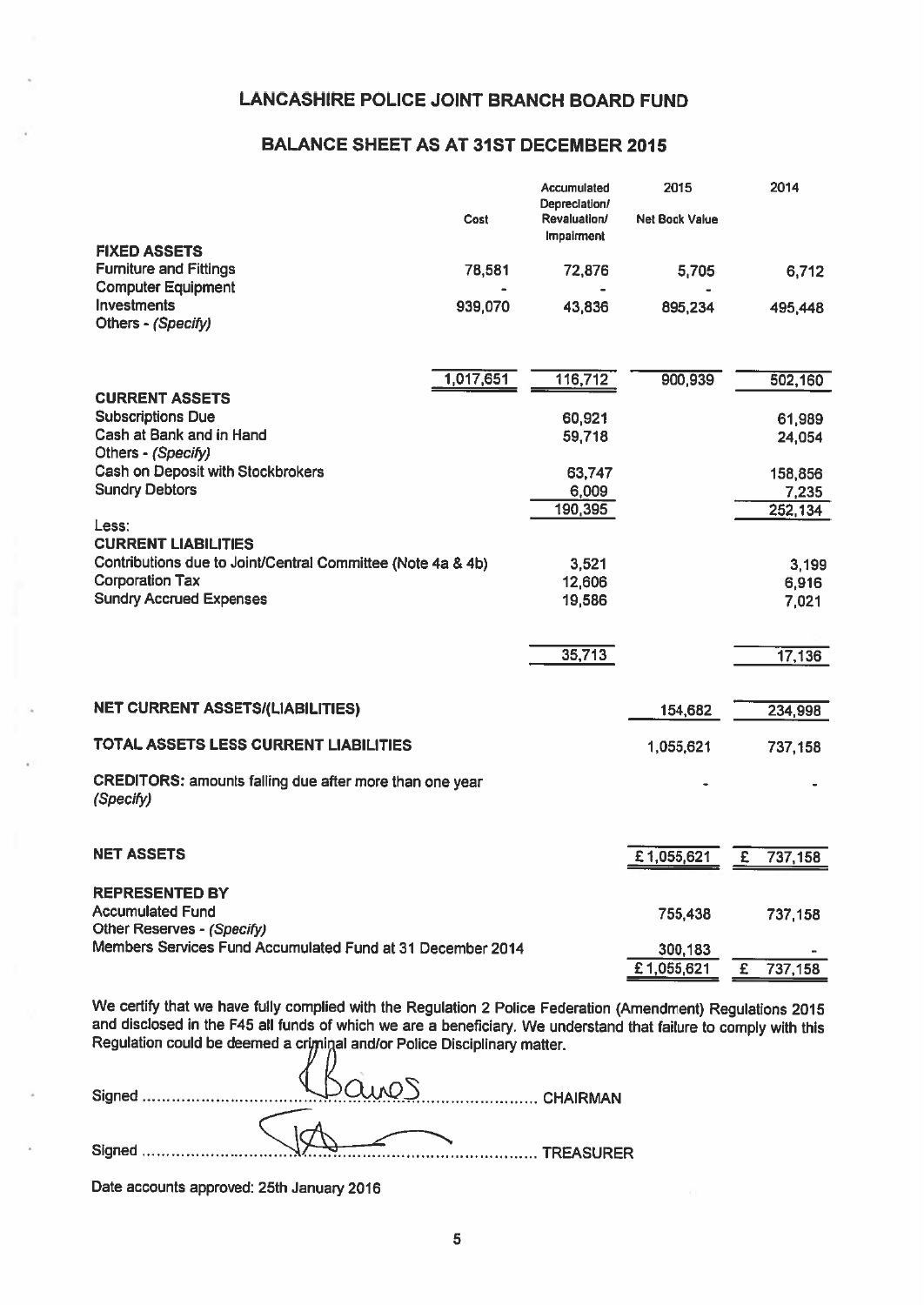|    |                                                      |            | 2015                     |                         | 2014    |
|----|------------------------------------------------------|------------|--------------------------|-------------------------|---------|
| 1. | <b>ADMINISTRATIVE EXPENSES</b>                       |            |                          |                         |         |
|    | <b>Annual Conference</b>                             |            | 13,327                   |                         | 6,296   |
|    | <b>Audit and Accountancy Charges</b>                 |            | 7,705                    |                         | 5,145   |
|    | <b>Bank Charges</b>                                  |            | 255                      |                         | 262     |
|    | <b>Clerical Assistance and Social Security Costs</b> |            | 59,142                   |                         | 20,412  |
|    | <b>Computer Consumables</b>                          |            | 9,645                    |                         | 8,107   |
|    | <b>Corporation Tax</b>                               |            | 12,672                   |                         | 7,734   |
|    | Depreciation                                         |            | 1,007                    |                         | 1,185   |
|    | Donations - (Specify)                                | Note (1.3) | 17,450                   |                         | 5,785   |
|    | Honoraria                                            |            | 9,885                    |                         | 12,960  |
|    | Insurance                                            |            | 1,530                    |                         | 1,577   |
|    | <b>Meeting Expenses</b>                              |            | 31,798                   |                         | 31,926  |
|    | <b>Official Publications</b>                         |            | 1,666                    |                         | 539     |
|    | <b>Out-of-Pocket Expenses</b>                        |            | 716                      |                         | 5,533   |
|    | Postage, Printing and Stationery                     |            | 1,258                    |                         | 575     |
|    | <b>Repairs and Maintenance</b>                       |            | 1,381                    |                         | 1,200   |
|    | <b>Sundry Expenses</b>                               |            | 1,605                    |                         | 753     |
|    | <b>Telephone Charges</b>                             |            | 9,923                    |                         | 9,456   |
|    | Other Expenses - (Specify)                           | Note (1.4) | 102,595                  |                         | 75,340  |
|    | TOTAL AS PER INCOME AND EXPENDITURE ACCOUNT          |            | 283,560                  | E                       | 194,785 |
|    |                                                      |            |                          |                         |         |
|    | <b>1.1 OTHER INCOME</b>                              |            | 2015                     |                         | 2014    |
|    | Stockbrokers interest                                |            |                          |                         | 6       |
|    | <b>Bank Interest (gross)</b>                         |            | 146                      |                         | 141     |
|    | <b>Diminution of investments</b>                     |            | (43, 836)                |                         |         |
|    | Dividends received                                   |            | 46,140                   |                         | 28,657  |
|    | Donations received                                   |            |                          |                         |         |
|    | Profits from mailshots and commissions               |            | 66,662                   |                         |         |
|    | <b>Regulation 2c income</b>                          |            | $\bullet$                |                         |         |
|    | TOTAL AS PER INCOME AND EXPENDITURE ACCOUNT          |            | $\overline{E}$<br>69,112 | $\overline{\mathbf{E}}$ | 28,804  |
|    |                                                      |            |                          |                         |         |
|    |                                                      |            | 2015                     |                         | 2014    |
|    | 1.2 GAINS / (LOSSES)                                 |            |                          |                         |         |
|    | Gain on investments                                  |            | 10,076                   |                         | 8,963   |
|    | TOTAL AS PER INCOME AND EXPENDITURE ACCOUNT          |            | 10,076<br>£              | $\overline{\mathbf{f}}$ | 8,963   |
|    |                                                      |            |                          |                         |         |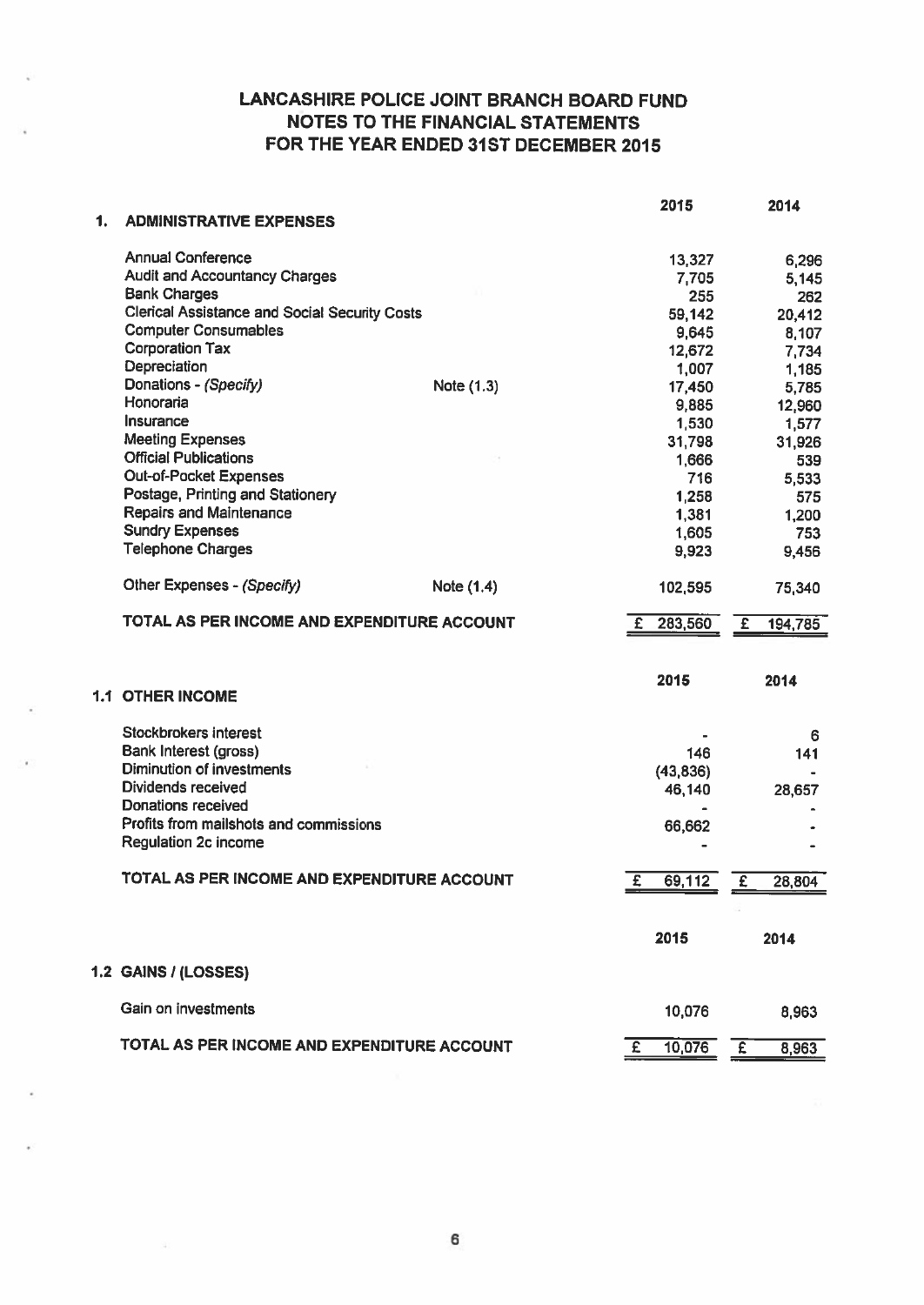|                                                      | 2015        | 2014       |
|------------------------------------------------------|-------------|------------|
| <b>1.3 DONATIONS</b>                                 |             |            |
| PC David Phillips Memorial Fund                      | 3,500       |            |
| PC Neil Doyle Memorial Fund                          | 3,000       |            |
| <b>Police Dependants Trust</b>                       | 2,000       |            |
| <b>Rosemere Cancer Foundation</b>                    | 2,000       |            |
| Police Family Fun Day                                | 1,500       | 1,500      |
| Lancaster and Morecambe Police Fitness Equipment     | 1,200       |            |
| <b>Police Roll of Honour Trust</b>                   | 1,300       | 500        |
| Pennine Sports and Social Club                       | 1,000       | 1,000      |
| <b>Western Sports and Social Club</b>                |             | 1,000      |
| Southern Sports and Social Club                      |             | 1,000      |
| <b>Others</b>                                        | 1,950       | 785        |
|                                                      | 17,450<br>£ | 5,785<br>E |
|                                                      |             |            |
|                                                      |             |            |
|                                                      |             | 2014       |
| <b>1.4 OTHER EXPENSES</b>                            | 2015        |            |
|                                                      | 3,620       | 3,688      |
| <b>Training Courses</b>                              | 3,209       | 2,475      |
| <b>Hospitality</b><br><b>Plain Clothes Allowance</b> |             | 9,424      |
| <b>Presentation and Retirement Gifts</b>             | 146         | 2,242      |
| <b>Professional Fees</b>                             | 52,648      | 15,267     |
| <b>Additional Responsibility Disbursement</b>        | 13,570      | 14,733     |
| Mileage Allowance                                    | 6,491       | 8,800      |
| <b>Stockbrokers Management Charges</b>               | 5,899       | 3,671      |
| <b>Subscription Collection Charges</b>               | 7,403       | 7,645      |
| <b>Welfare Travelling &amp; Gifts</b>                | 2,020       | 1,755      |
| Website                                              | 4,800       | 5,640      |
| <b>Charity Events</b>                                | 2,789       |            |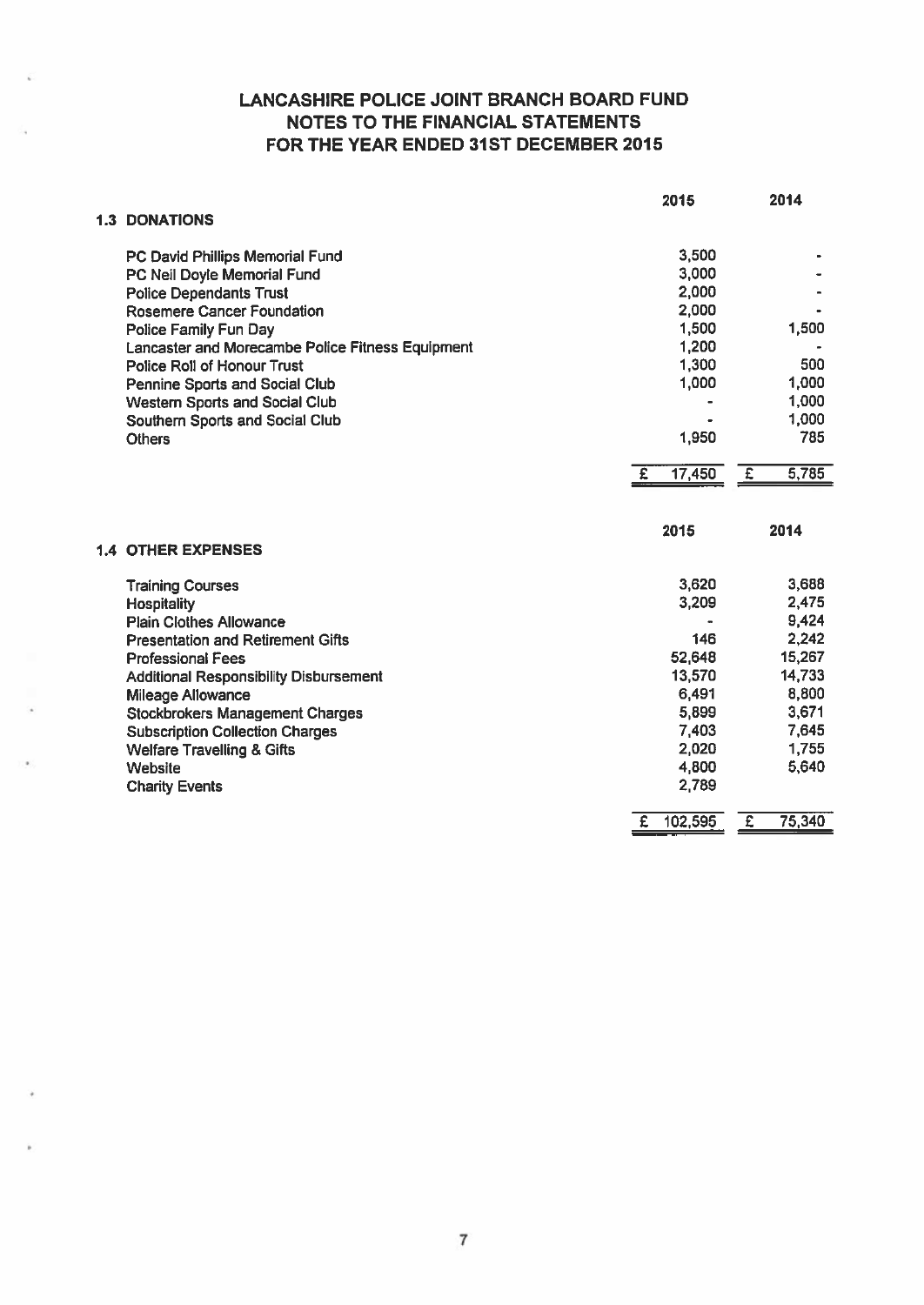## 2. ACCOUNTING POLICIES

## A. Accounting Convention

The financial statements have been prepare<sup>d</sup> under the historic cost convention.

## B. Income

Income is primarily derived from subscriptions collected from the Funds members. Other income sources may include rental/investment income and income generated from providing member services.

## C. Expenditure

Expenditure is shown inclusive of Value Added Tax.

### D. DeprecIation

Depreciation has been calculated at rates required to write off the relevant assets over their anticipated lives.

The applicable annual rates are: Furniture and Fittings — 15% reducing balance basis Computer Equipment **25%** straight line basis Other Assets **EXECUTE:** 25% reducing balance basis Property - (Specify)

## E. Taxation

Provision is made for Corporation Tax in respect of the Fund's liability to taxation on investment income, capital gains and income derived from third party transactions.

## F. Investments (if applicable)

Investments are shown in the financial statements at cost less provision for impairment in value.

G. Other PolIcies - (Specify)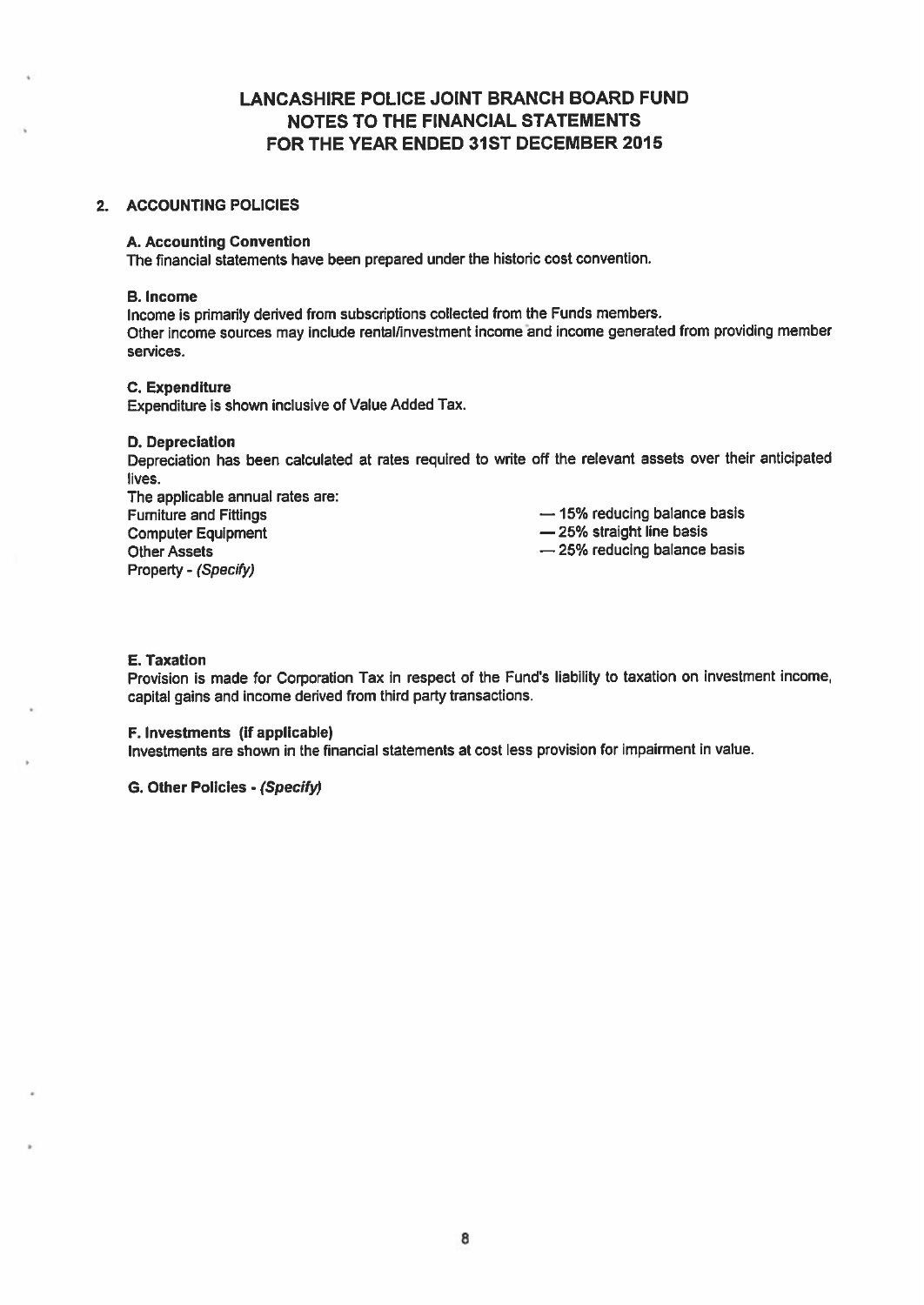## 3. STATEMENT OF MANAGEMENT COMMITTEE'S RESPONSIBILITIES

- Select suitable accounting policies and apply them consistently.
- Make judgements and estimates that are reasonable and prudent.
- Ensure that the financial statements are prepared on the going concern basis unless it is appropriate to presume otherwise.

## 4a. CONTRIBUTIONS DUE TOI(FROM) CENTRAL COMMITTEES (TO 31ST MARCH 2015)

|                                                                                                                                                                                                                                                                                                                                                                                                                                                                                                                                                                                                                                                                                                                                                                                                                                                                                                                                                                                         |      | <b>LANCASHIRE POLICE JOINT BRANCH BOARD FUND</b><br><b>NOTES TO THE FINANCIAL STATEMENTS</b><br>FOR THE YEAR ENDED 31ST DECEMBER 2015 |      |                      |   |                      |
|-----------------------------------------------------------------------------------------------------------------------------------------------------------------------------------------------------------------------------------------------------------------------------------------------------------------------------------------------------------------------------------------------------------------------------------------------------------------------------------------------------------------------------------------------------------------------------------------------------------------------------------------------------------------------------------------------------------------------------------------------------------------------------------------------------------------------------------------------------------------------------------------------------------------------------------------------------------------------------------------|------|---------------------------------------------------------------------------------------------------------------------------------------|------|----------------------|---|----------------------|
| STATEMENT OF MANAGEMENT COMMITTEE'S RESPONSIBILITIES<br>Regulation 18(2) of The Police Federation Regulations (as amended) requires the Committee, in relation to<br>Federation funds held by it, to keep accounts showing all monies received or paid out and to cause the<br>financial statements for each year to be audited by an independent auditor. In causing the financial<br>statements to be prepared, the Committee is required to:<br>. Select suitable accounting policies and apply them consistently.<br>. Make judgements and estimates that are reasonable and prudent.<br>. Ensure that the financial statements are prepared on the going concern basis unless it is appropriate<br>to presume otherwise.<br>The Committee is responsible for keeping adequate accounting records and also is responsible for safe-<br>guarding the assets of the Fund and hence for taking reasonable steps for the prevention and detection of<br>fraud and other irregularities. |      |                                                                                                                                       |      |                      |   |                      |
| <b>CONTRIBUTIONS DUE TO/(FROM) CENTRAL COMMITTEES (TO 31ST MARCH 2015)</b>                                                                                                                                                                                                                                                                                                                                                                                                                                                                                                                                                                                                                                                                                                                                                                                                                                                                                                              |      |                                                                                                                                       |      |                      |   |                      |
| <b>Constables</b><br>Sergeants<br>Inspectors                                                                                                                                                                                                                                                                                                                                                                                                                                                                                                                                                                                                                                                                                                                                                                                                                                                                                                                                            |      |                                                                                                                                       |      | 2015<br>1,408<br>753 |   | 2014<br>2,260<br>730 |
|                                                                                                                                                                                                                                                                                                                                                                                                                                                                                                                                                                                                                                                                                                                                                                                                                                                                                                                                                                                         |      |                                                                                                                                       |      | (117)<br>2,044<br>£  | £ | 209<br>3,199         |
| <b>CONTRIBUTIONS DUE TO/(FROM) JOINT CENTRAL COMMITTEE (FROM 1ST APRIL 2015)</b>                                                                                                                                                                                                                                                                                                                                                                                                                                                                                                                                                                                                                                                                                                                                                                                                                                                                                                        |      |                                                                                                                                       |      |                      |   |                      |
|                                                                                                                                                                                                                                                                                                                                                                                                                                                                                                                                                                                                                                                                                                                                                                                                                                                                                                                                                                                         |      |                                                                                                                                       |      | 2015                 |   | 2014                 |
| <b>Constables</b><br>Sergeants<br>Inspectors                                                                                                                                                                                                                                                                                                                                                                                                                                                                                                                                                                                                                                                                                                                                                                                                                                                                                                                                            |      |                                                                                                                                       |      | 116<br>833<br>528    |   |                      |
|                                                                                                                                                                                                                                                                                                                                                                                                                                                                                                                                                                                                                                                                                                                                                                                                                                                                                                                                                                                         |      |                                                                                                                                       |      | 1,477<br>£           | E |                      |
| <b>CONTRIBUTING AND NON CONTRIBUTING MEMBERS AT 31ST DECEMBER 2015</b>                                                                                                                                                                                                                                                                                                                                                                                                                                                                                                                                                                                                                                                                                                                                                                                                                                                                                                                  |      |                                                                                                                                       |      |                      |   |                      |
| No. of Contributing<br><b>Members</b>                                                                                                                                                                                                                                                                                                                                                                                                                                                                                                                                                                                                                                                                                                                                                                                                                                                                                                                                                   |      | No. of Non Contributing<br><b>Members</b>                                                                                             |      | Others*              |   |                      |
| 2015                                                                                                                                                                                                                                                                                                                                                                                                                                                                                                                                                                                                                                                                                                                                                                                                                                                                                                                                                                                    | 2014 | 2015                                                                                                                                  | 2014 | 2015                 |   | 2014                 |

## 4b. CONTRIBUTIONS DUE TO!(FROM) JOINT CENTRAL COMMITTEE (FROM 1ST APRIL 2015)

|                   | 2015  | 2014           |
|-------------------|-------|----------------|
| <b>Constables</b> | 116   | $\mathbf{m}$   |
| Sergeants         | 833   | $\blacksquare$ |
| Inspectors        | 528   | $\bullet$      |
|                   |       |                |
|                   | 1,477 | c<br>$\bullet$ |

## 5. CONTRIBUTING AND NON CONTRIBUTING MEMBERS AT 31ST DECEMBER 2015

|                  | No. of Contributing<br><b>Members</b> |       | No. of Non Contributing<br><b>Members</b> |      | Others* |      |
|------------------|---------------------------------------|-------|-------------------------------------------|------|---------|------|
|                  | 2015                                  | 2014  | 2015                                      | 2014 | 2015    | 2014 |
| Cadets           |                                       |       |                                           | ۰    |         |      |
| Constables       | 2,277                                 | 2.255 | 11                                        | 12   | 65      | 54   |
| <b>Sergeants</b> | 481                                   | 481   | 4                                         |      | 6       |      |
| Inspectors/Chief | 45                                    | 49    |                                           |      |         |      |
| Inspectors       | 144                                   | 146   |                                           | 3    |         |      |
|                  | 2,947                                 | 2,931 | 16                                        | 18   | 71      | 61   |

\* This column refers to those members who are non contributors by virtue of receiving no pay, being on unpaid maternity leave or serving officers on career breaks. (JBB Circular 53/96 refers)

## 6. INVESTMENTS (if applicable)

|                                            | <b>Cost Less Provision</b> |              | <b>Market Value</b> |              |
|--------------------------------------------|----------------------------|--------------|---------------------|--------------|
|                                            | 2015                       | 2014         | 2015                | 2014         |
| <b>Equities</b>                            | 226,590                    | 23,404       | 224,108             | 24,560       |
| <b>Fixed Interest Funds</b>                | 351,590                    | 338,894      | 344,084             | 345,173      |
| <b>Insurance Companies and Unit Trusts</b> | 252,973                    | 95,091       | 232.505             | 93.719       |
| <b>Foreign Securities</b>                  | 107.917                    | 38,059       | 94,537              | 35.831       |
| <b>Provision for Diminution</b>            | (43.836)                   | ٠            |                     |              |
|                                            | 895.234                    | 495.448<br>£ | 895.234             | 499,283<br>£ |